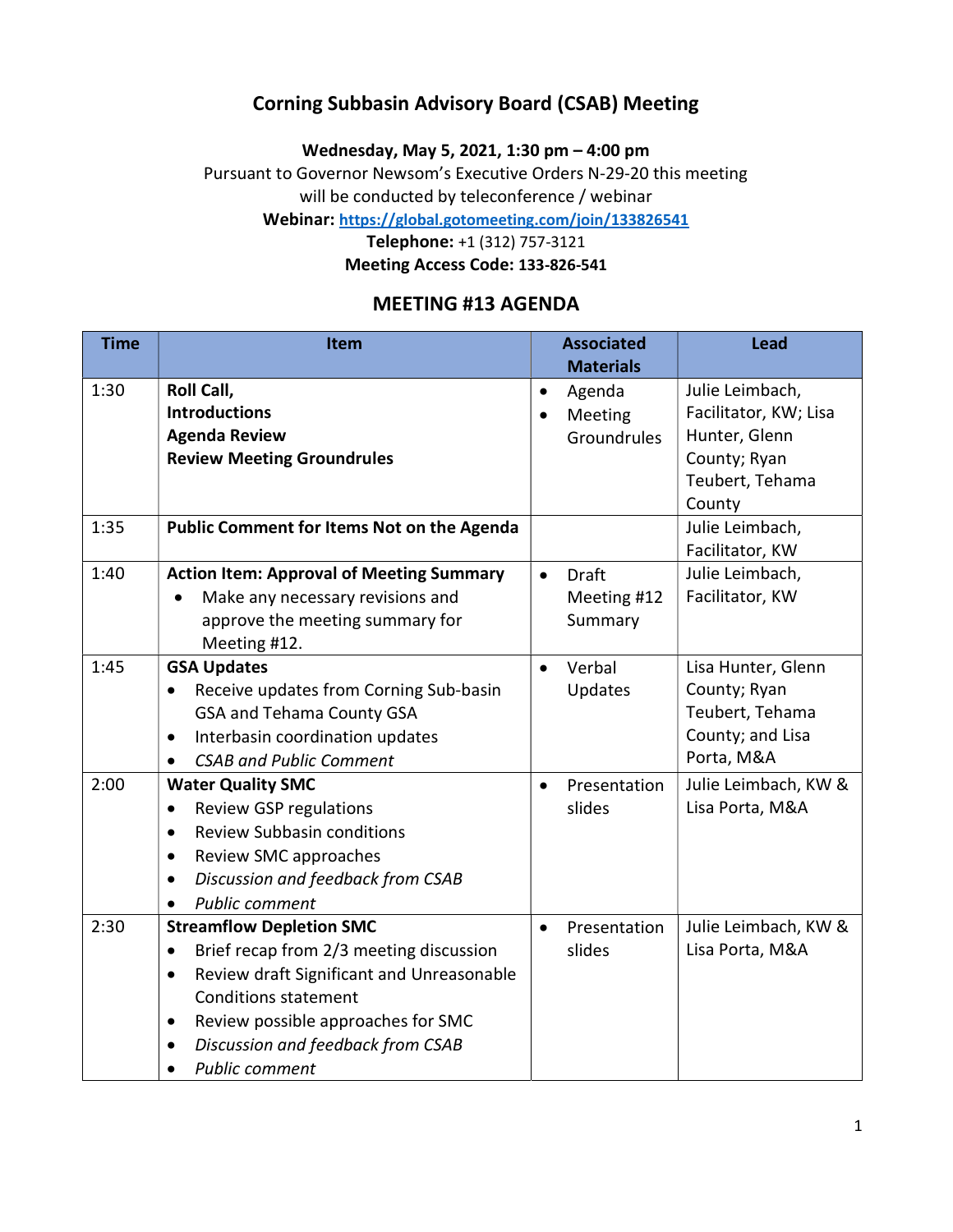| <b>Time</b> | <b>Item</b>                                                                                                                                                                                                                           | <b>Associated</b><br><b>Materials</b>     | <b>Lead</b>                             |
|-------------|---------------------------------------------------------------------------------------------------------------------------------------------------------------------------------------------------------------------------------------|-------------------------------------------|-----------------------------------------|
| 3:00        | <b>Projects and Management Actions</b><br>Review initial options on potential projects<br>and management actions to maintain<br>groundwater sustainability<br>Discussion and feedback from CSAB<br>$\bullet$<br><b>Public comment</b> | Presentation<br>$\bullet$<br>slides       | Julie Leimbach, KW &<br>Lisa Porta, M&A |
| 3:30        | <b>Next Steps (Reminders)</b><br>2021 CSAB meeting schedule, topics, and<br>$\bullet$<br>recommendations to be made<br>GSP Sections development update<br>$\bullet$                                                                   | <b>CSAB</b><br>Schedule and<br>Objectives | Julie Leimbach, KW &<br>Lisa Porta, M&A |
| 4:00        | Adjourn                                                                                                                                                                                                                               |                                           | Julie Leimbach, KW &<br>Lisa Porta, M&A |

# Meeting Groundrules

Participants will observe the following meeting groundrules to guide their behavior and comment process. Participants will:

- 1. Observe Brown Act requirements.
- 2. Seek to understand and respect opposing views.
- 3. Keep comments and discussion succinct and focused on meeting objectives.
- 4. Observe the following public comment groundrules:
	- a. The public will have an opportunity to comment on items that are not on the agenda.
	- b. Each public comment will be limited to three minutes.
	- c. CSAB members are not required to respond to any issues raised during the public comment period and may not take any action on such issues other than to refer the item or schedule the issue(s) for a future agenda.
	- d. For virtual meetings, when a member of the public wants to join the comment queue, they can either indicate in the Chatbox of the webinar or let the facilitator know verbally if they are only on the audio portion of the teleconference.
	- e. Comments will be taken in the order that they are received.

## Webinar Link and Teleconference

Please join my meeting from your computer, tablet or smartphone: https://global.gotomeeting.com/join/133826541

You can also dial in using your phone: United States: +1 (312) 757-3121

Access Code: 133-826-541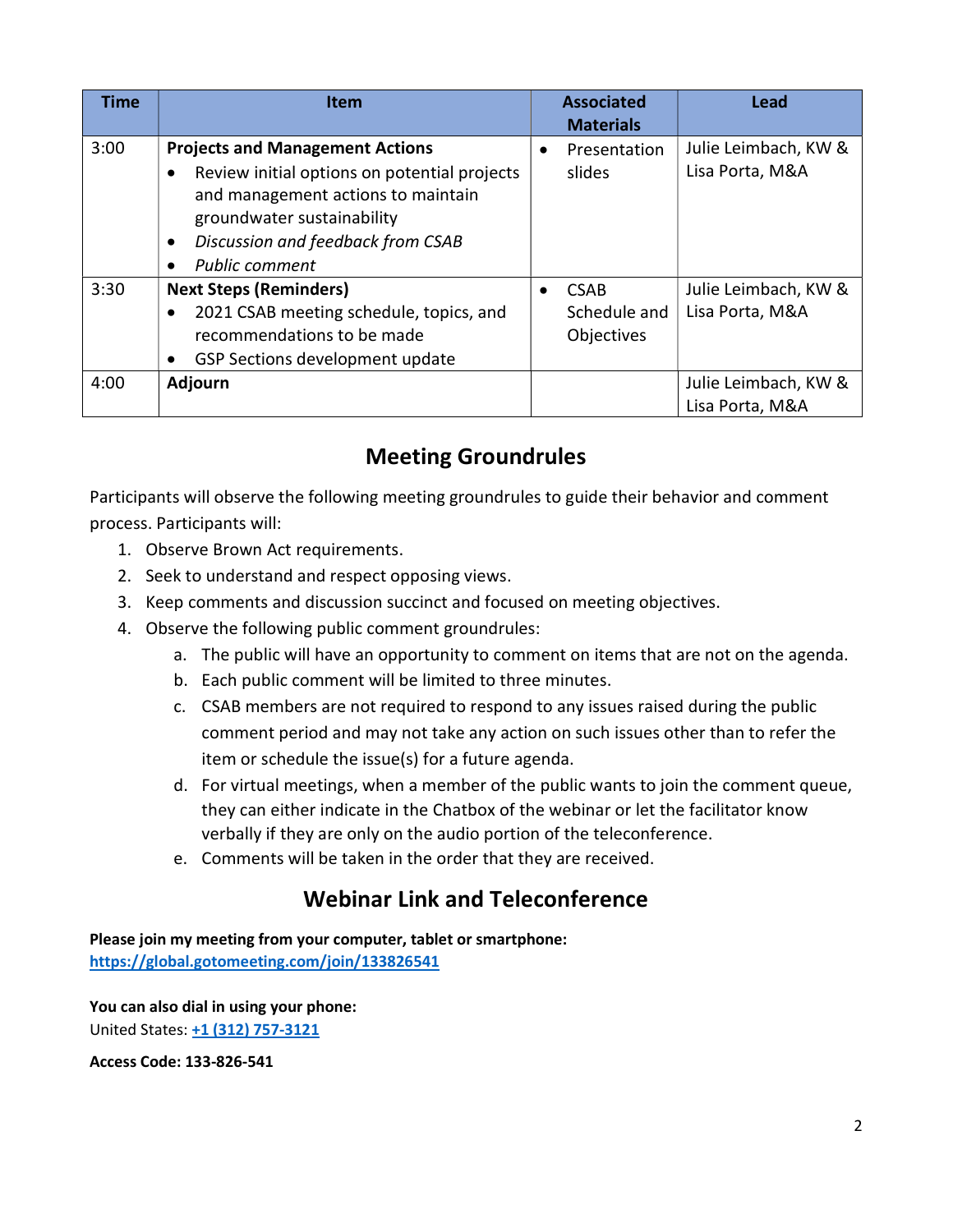New to GoToMeeting? Get the app now and be ready when your first meeting starts: https://global.gotomeeting.com/install/133826541

#### CSAB Schedule & Objectives

The Corning Sub-Basin Advisory Board (CSAB) will meet monthly on the first Wednesday of the month from 1:30 to 3:30 pm (4:00 pm starting March 2021). Meetings are planned from April 2020 through approximately December 2021. This meeting schedule outlines the anticipated schedule and the key discussion topics for each meeting. It will be updated to reflect the most current information, as warranted.

| <b>Date</b>      | <b>Key Meeting Topics</b>                                                                                                                                                                                                                                          | <b>CSAB Meeting Objectives</b>                                                                                                                                                                                                                          |  |
|------------------|--------------------------------------------------------------------------------------------------------------------------------------------------------------------------------------------------------------------------------------------------------------------|---------------------------------------------------------------------------------------------------------------------------------------------------------------------------------------------------------------------------------------------------------|--|
| 2020             |                                                                                                                                                                                                                                                                    |                                                                                                                                                                                                                                                         |  |
| Apr              | <b>CSAB Overview</b><br>$\bullet$<br><b>GSP Development</b><br>$\bullet$<br>Groundwater Data<br>$\bullet$<br>Overview of Data Management System and<br>$\bullet$<br>Model<br>Sustainable Management Goal Example<br>$\bullet$<br>Interests & Concerns<br>$\bullet$ | Provide background on Corning GSP framework<br>$\bullet$<br>Collection of groundwater data<br>$\bullet$<br><b>Collection of interests</b><br>Introduce potential Sustainability Goal for<br>$\bullet$<br>Subbasin<br><b>Public Comment</b><br>$\bullet$ |  |
| June             | Draft Hydrogeologic Conceptual Model and<br>$\bullet$<br>groundwater conditions<br>Modeling platform selection<br>$\bullet$<br>GSP review process<br>$\bullet$                                                                                                     | CSAB Recommendations and questions for<br>$\bullet$<br>Hydrogeologic Conceptual Model and<br><b>Groundwater Conditions</b><br>Make a recommendation on model platform to<br>$\bullet$<br>use for GSP work<br><b>Public Comment</b><br>$\bullet$         |  |
| July             | Current and Historical draft Water Budgets<br>$\bullet$<br>Model overview<br>$\bullet$<br>Potential management areas<br>$\bullet$                                                                                                                                  | Review of what is perceived as historic and<br>$\bullet$<br>current unsustainable groundwater use based on<br>water budget<br><b>Public Comment</b><br>$\bullet$                                                                                        |  |
| Aug              | <b>Monitoring Networks</b><br>$\bullet$<br>Overview of Sustainable Management<br>$\bullet$<br>Criteria and approach to development<br><b>Draft Sustainability Goal</b><br>$\bullet$                                                                                | Answer questions on monitoring networks<br>$\bullet$<br>Gather initial feedback on process for developing<br>$\bullet$<br><b>SMCs</b><br><b>Discuss Sustainability Goal</b><br>$\bullet$<br><b>Public Comment</b><br>$\bullet$                          |  |
| Sept             | Groundwater Level SMC discussion #1 -<br>$\bullet$<br>background on Groundwater Levels SMC<br>Proposed approaches for MT and MO<br>$\bullet$                                                                                                                       | Input on proposed approaches for MT and MO<br>$\bullet$<br>development<br><b>Public Comment</b><br>$\bullet$                                                                                                                                            |  |
| Oct 7            | Groundwater Level SMC discussion #2 -<br>$\bullet$<br>proposed groundwater level MT and MO<br>Initial Discussion on Potential Projects and<br>$\bullet$<br><b>Management Actions</b>                                                                               | Recommendations on proposed groundwater<br>$\bullet$<br>level MT and MO<br>Input on Projects and Actions<br>$\bullet$<br><b>Public Comment</b><br>$\bullet$                                                                                             |  |
| Nov <sub>4</sub> | <b>Integrated Model Updates</b><br>$\bullet$<br>Overview of current, historical and projected<br>water budgets                                                                                                                                                     | Answer questions on modeling and water<br>$\bullet$<br>budgets<br><b>Public Comment</b><br>$\bullet$                                                                                                                                                    |  |
| Dec 2            | Open Discussion on GSP Sections 1 and 2<br>$\bullet$                                                                                                                                                                                                               | Receive feedback on Draft GSP Sections 1 and 2<br>$\bullet$<br>provided and available on Corning GSP website<br>Answer any additional GSP questions<br>$\bullet$                                                                                        |  |
| 2021 - Proposed  |                                                                                                                                                                                                                                                                    |                                                                                                                                                                                                                                                         |  |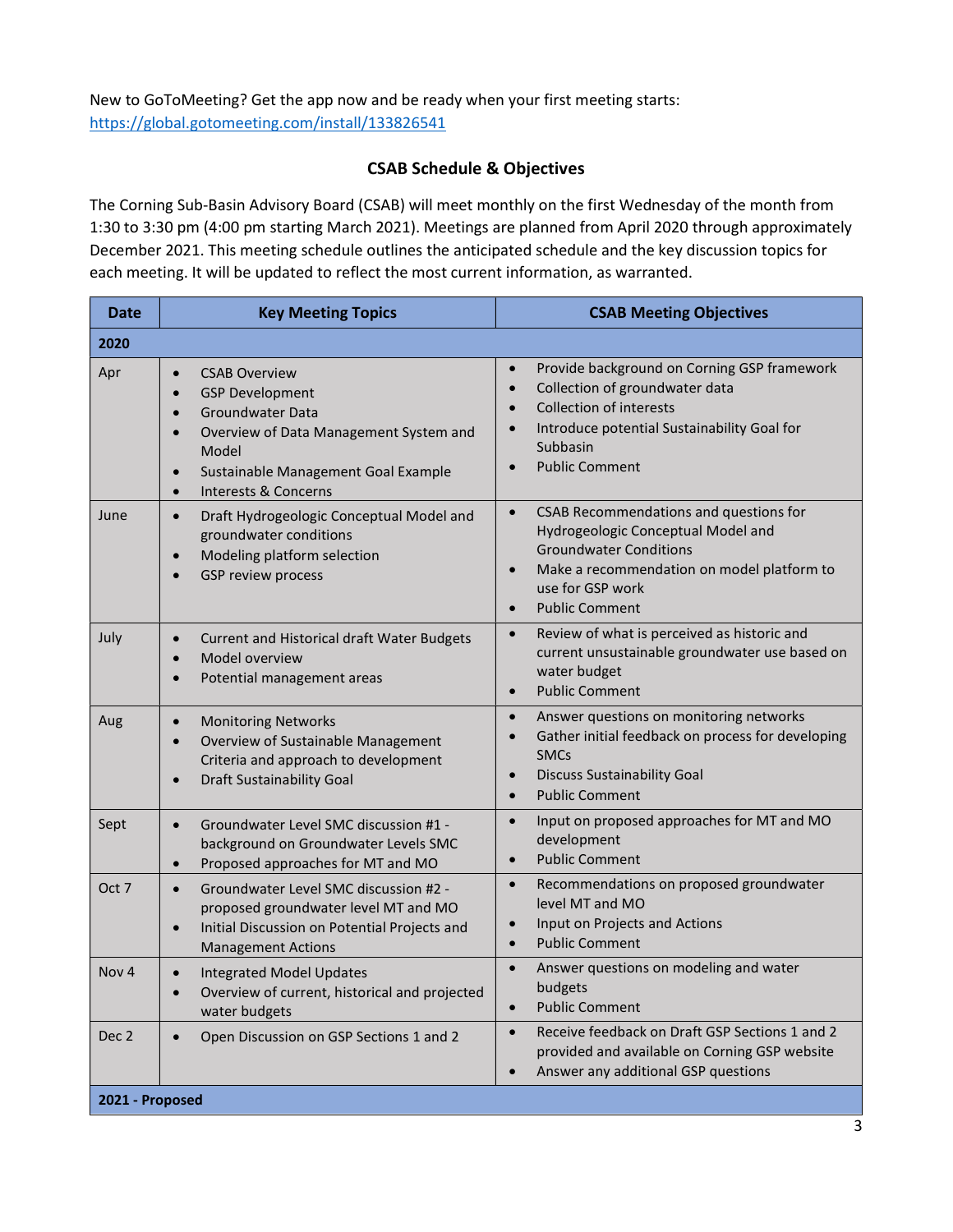| Jan 6            | Open Discussion on GSP Section 3<br>$\bullet$                                                                                                                                                                                                                                                                                 | Receive feedback on Draft GSP Section 3 provided<br>and available on Corning GSP website<br>Answer any additional GSP questions<br>$\bullet$                                                                                                                                                               |
|------------------|-------------------------------------------------------------------------------------------------------------------------------------------------------------------------------------------------------------------------------------------------------------------------------------------------------------------------------|------------------------------------------------------------------------------------------------------------------------------------------------------------------------------------------------------------------------------------------------------------------------------------------------------------|
| Feb <sub>3</sub> | Depletion of interconnected surface water<br>$\bullet$<br>SMC discussion #1 - background on Subbasin<br>streams and introduction to SMC<br>Overview of Groundwater Dependent<br>$\bullet$<br>Ecosystems (GDEs) approach<br>Land subsidence SMC discussion #1-<br>background on Subbasin conditions and<br>introduction to SMC | Input on significant and unreasonable conditions<br>$\bullet$<br>and initial discussion on MT development<br><b>Public Comment</b><br>$\bullet$                                                                                                                                                            |
| Mar <sub>3</sub> | Depletion of interconnected surface water<br>SMC discussion #2 - review SMC approaches<br>Land subsidence SMC discussion #1 - review<br>SMC approaches                                                                                                                                                                        | Input on proposed approaches for MT and MO<br>$\bullet$<br>development<br>Discussion of undesirable results<br>$\bullet$<br><b>Potential recommendations to GSA Boards for</b><br>$\bullet$<br><b>Lowering of GWLs SMC</b><br><b>Public Comment</b><br>$\bullet$                                           |
| Apr 7            | Land subsidence SMC discussion #2 - review<br>$\bullet$<br>SMC approaches<br>Review projected water budgets and GSP<br>$\bullet$<br>requirements; introduction to storage SMC<br>Initial discussion on potential projects and<br>$\bullet$<br>management actions                                                              | Input on significant and unreasonable conditions<br>$\bullet$<br>and initial discussion on MT development<br><b>Potential recommendations to GSA Boards for</b><br>$\bullet$<br>subsidence SMC<br>Input on potential projects and management<br>$\bullet$<br>actions<br><b>Public Comment</b><br>$\bullet$ |
| May 5            | Discussions and development of SMCs for<br>$\bullet$<br><b>Groundwater Quality</b><br>Review SMC approaches for Interconnected<br>$\bullet$<br>SW depletion SMC<br>Continue discussion on projects and<br>$\bullet$<br>management actions                                                                                     | Input on significant and unreasonable conditions<br>$\bullet$<br>and initial discussion on SMC development<br><b>Public Comment</b>                                                                                                                                                                        |
| June 2           | Present initial predicted impacts to<br>$\bullet$<br>groundwater conditions based on projects<br>and management actions.<br>Recap SMC for all sustainability indicators<br>Revised List of Projects & Management<br>$\bullet$<br>Actions                                                                                      | <b>Potential recommendations to GSA Boards on</b><br>$\bullet$<br>groundwater levels, storage, water quality,<br>subsidence, and depletion of interconnected<br>surface water SMC<br>Input on final list of Projects & Management<br>$\bullet$<br>Actions<br><b>Public Comment</b><br>٠                    |
| July 7           | Present predicted impacts to groundwater<br>$\bullet$<br>conditions based on projects and<br>management actions.<br>Introduction to funding mechanisms<br>$\bullet$                                                                                                                                                           | Input on revisions of draft projects and<br>$\bullet$<br>management actions based on predicted impacts<br>and comparison for sustainability indicators<br><b>Public Comment</b><br>٠                                                                                                                       |
| Aug 4            | Review Projects & Management Actions and<br>$\bullet$<br>effects on Sustainable Management Criteria<br>Re-evaluate funding mechanisms<br>$\bullet$<br>Discuss priority actions for plan<br>$\bullet$<br>implementation<br>Review data gaps<br>$\bullet$                                                                       | <b>Potential recommendations to GSA Boards on</b><br>$\bullet$<br><b>Projects and Management Actions to reach and</b><br>maintain sustainability<br>Recommendations on funding mechanisms<br>٠<br>Input on Plan Implementation and addressing<br>٠<br>data gaps<br><b>Public Comment</b>                   |
| Sept 1           | Review final draft GSP<br>$\bullet$                                                                                                                                                                                                                                                                                           | Approve release of Draft GSP for public review<br>$\bullet$                                                                                                                                                                                                                                                |